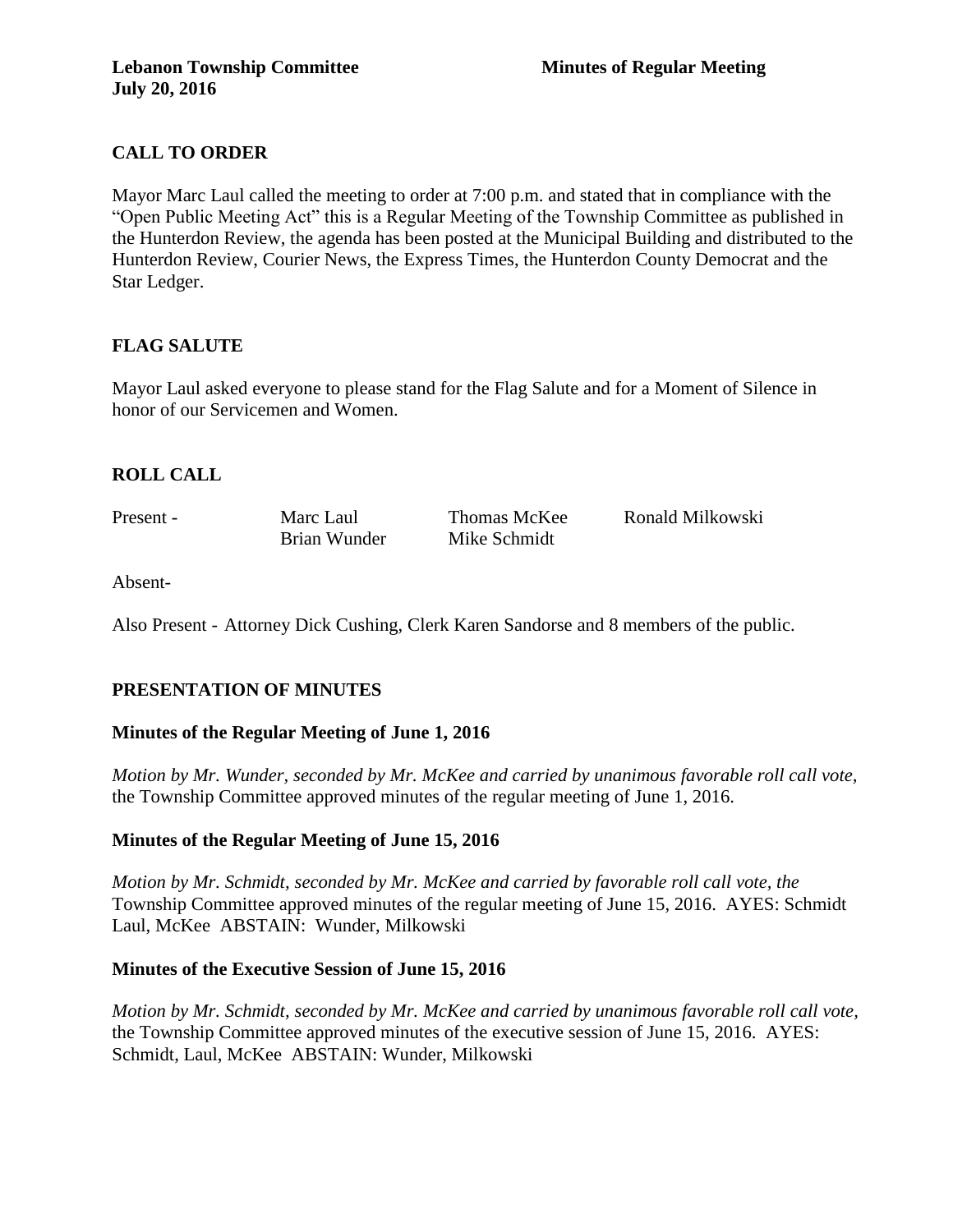LTCM 07/20/2016 Page 2 of 9

#### **PUBLIC COMMENTS – limited to agenda items only.**

*Motion by Mr. Schmidt, seconded by Mr. Wunder and carried by unanimous favorable roll call*  vote, the Township Committee opened the public comment portion of the meeting.

There were no comments from the public.

*Motion by Mr. McKee, seconded by Mr. Schmidt and carried by unanimous favorable roll call vote,* the Township Committee closed the public comment portion of the meeting.

## **RESOLUTIONS**

### **Resolution No. 51-2016 – Extension of License to Executrix**

*Motion by Mr. McKee, seconded by Mr. Schmidt and carried by favorable roll call vote, the* Township Committee approved Resolution No. 51-2016 as written below. AYES: Schmidt, Laul, McKee, Milkowski ABSTAIN: Wunder

## TOWNSHIP OF LEBANON COUNTY OF HUNTERDON STATE OF NEW JERSEY RESOLUTION NO. 51-2016 RESOLUTION FOR EXTENSION OF LICENSE TO EXECUTRIX

WHEREAS, an application has been filed for the extension of Plenary Retail Consumption License No. 1019-33-007-001 to the Executrix of the Estate of Ledyard B. Schuyler, Jr., sole proprietor owner of the license;

WHEREAS, the submitted application form is complete in all respects, including proof of appointment to act as the Executor;

NOW, THEREFORE BE IT RESOLVED that the Lebanon Township Governing Body does hereby approve, effective July 20, 2016, the extension of the aforesaid Plenary Retail Consumption License to Linda C. Schuyler to retain the license under the privileges, terms, and conditions of the license as Executrix of the estate of Ledyard B. Schuyler, Jr. for the benefit of the estate until such time as the license may be transferred in compliance therewith and directs the Township Clerk to endorse the License Certificate as follows: "This license is hereby extended, subject to all its terms and conditions to Linda C. Schuyler, Executrix, until December 31, 2016."

## **Resolution No. 52-2016 – Liquor License Renewal – Estate of Ledyard B. Schuyler Jr. – River Styx Inn**

*Motion by Mr. Milkowski, seconded by Mr. Schmidt and carried by favorable roll call vote, the* Township Committee approved Resolution No. 52-2016 as written below. AYES: Schmidt, Laul, McKee, Milkowski ABSTAIN: Wunder

> TOWNSHIP OF LEBANON COUNTY OF HUNTERDON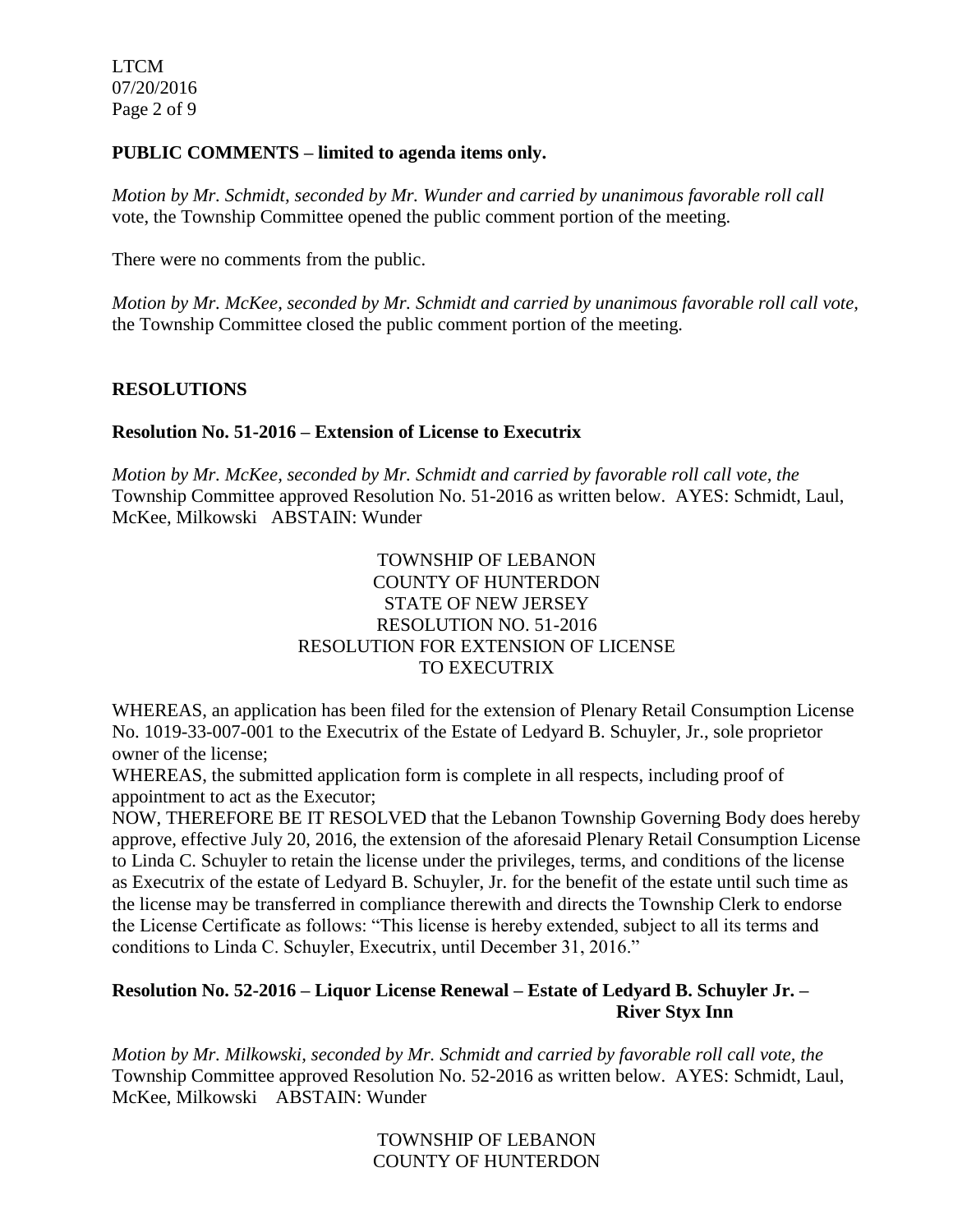LTCM 07/20/2016 Page 3 of 9

### STATE OF NEW JERSEY RESOLUTION NO. 52-2016 RESOLUTION RENEWING PLENARY RETAIL CONSUMPTION LICENSES

WHEREAS, the Lebanon Township Governing Body has approved the Extension of Plenary Retail Consumption License No. 1019-33-007-001 to Linda C. Schuyler the Executrix of the Estate of Ledyard B. Schuyler, Jr; and

WHEREAS, the license has been inactive since September 28, 2006 and on July 20, 2015 the licensee petitioned the Director of the Division of ABC for a Special Ruling pursuant to the provisions of N.J.S.A. 33:1-12.39; and

WHEREAS, the Director granted a Special Ruling on September 3, 2015 for the 2015-16, 2016-17 and 2017-18 license terms; and

WHEREAS, the below listed Plenary Retail Consumption Licensee's Executrix has submitted a renewal application to the State of New Jersey Division of ABC; and

WHEREAS, the applicant is qualified to retain the license according to all statutory, regulatory and local government ABC Laws and regulations; and

WHEREAS, said filing fee of \$200.00 to the State of New Jersey and a Township License Fee of \$2,500.00 has been paid.

NOW, THEREFORE BE IT RESOLVED, by the Township Committee of the Township of Lebanon, in the County of Hunterdon, State of New Jersey, that the Executrix of the Estate of Ledyard B. Schuyler, Jr., is hereby granted a license renewal for the 2016-2017 year:

1019-33-007-001 ESTATE OF LEDYARD B. SCHUYLER, JR - RIVER STYX INN – 374 Vernoy Road

## **OLD BUSINESS**

## **Assistant Library Clerk Position**

Tabled until the CWA Contract has been finalized.

### **Musconetcong Watershed Association – Engineer Steve Risse**

*Motion by Mr. McKee, seconded by Mr. Schmidt and carried by unanimous favorable roll call vote,* the Township Committee approved entering into the Musconetcong Watershed Association at the municipal price of \$250.00 per year as suggested by the Flood Plain Administrator/Township Engineer Steve Reiss.

## **Quest Environmental - Fire Station No. 1 Well Abandonment Cost Estimate**

*Motion by Mr. Wunder, seconded by Mr. Schmidt and carried by unanimous favorable roll call*  vote, the Township Committee approved Quest Environmental's Proposal for the Well Abandonment at Fire Station No. 1 in an amount not to exceed \$7,760.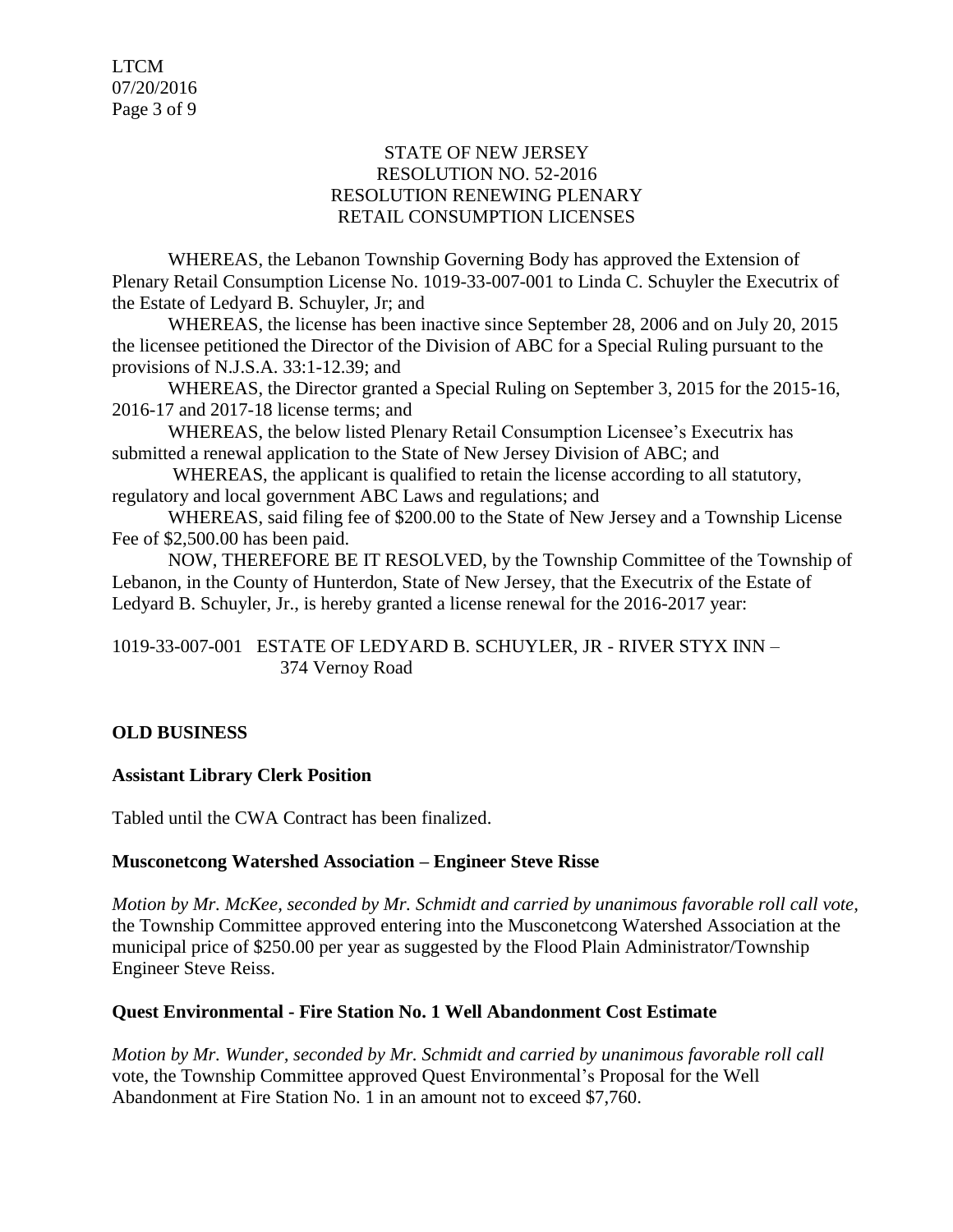LTCM 07/20/2016 Page 4 of 9

## **DPW Building Floor**

Mr. Wunder asked what the status is of the bid packet for the DPW floor modifications that Attorney Tara St. Angelo was supposed to be preparing. Attorney Cushing stated that it was his understanding that they are waiting on the Engineer but he will speak with Attorney St. Angelo. Mr. Wunder stated that there was one small modification that needed to be made and the specifications should request that the bid include a cost with or without the epoxy coating.

## **Fire Department Ordinances**

Mr. Milkowski stated that the Committee has not moved forward with the Fire Department Ordinances that were drafted in 2015. He would like for the Committee and the Fire Department to review them again and to discuss any problems or concerns. The Clerk will request that the Fire Department be in attendance at the August 17, 2016 meeting to discuss.

### **Social Media Ordinance**

Mayor Laul stated that he would like to invite all of the Boards, Committees and Commissions of the Township to attend the August 17, 2016 Committee meeting to discuss Social Media. Mayor Laul will ask Attorney Tara St. Angelo to be present to discuss Social Media as she is most familiar with the topic.

## **Duty Weapon Donation to a Retiring Police Officer**

Attorney Cushing stated that it had originally appeared that the Committee may have to adopt a special ordinance in order to confer a duty weapon to a retiring police officer. Attorney Cushing stated that it has now been found that N.J.A.C. exempts municipalities from the prohibition of giving a firearm as a gift to a retired officer, subject to the officer having all required permits. Moreover, there does not appear to be any ethical problems in giving a firearm as a gift under the State Ethics Code. Attorney Cushing stated that he can draft a resolution awarding the duty weapon to the officers. Mr. Milkowski stated that he feels that there should be a requirement that an officer must have a minimum of 20 years of service in order to qualify for the firearm.

*Motion by Mr. McKee, seconded by Mr. Schmidt and carried by unanimous favorable roll call vote,* the Township Committee authorized Attorney Cushing to draft a resolution establishing the policy to be followed in awarding a firearm to a retired officer with a minimum of 20 years of service and a second resolution awarding duty weapons to Retired Chief Chris Mattson and Retired Officer Denny Smith.

### **Private Roads**

Mr. Milkowski stated that Skinner Road and Sanatorium Road were on a list of Township roads. Mr. Milkowski stated that they are State roads and should be removed from the Township roads list so there is no confusion.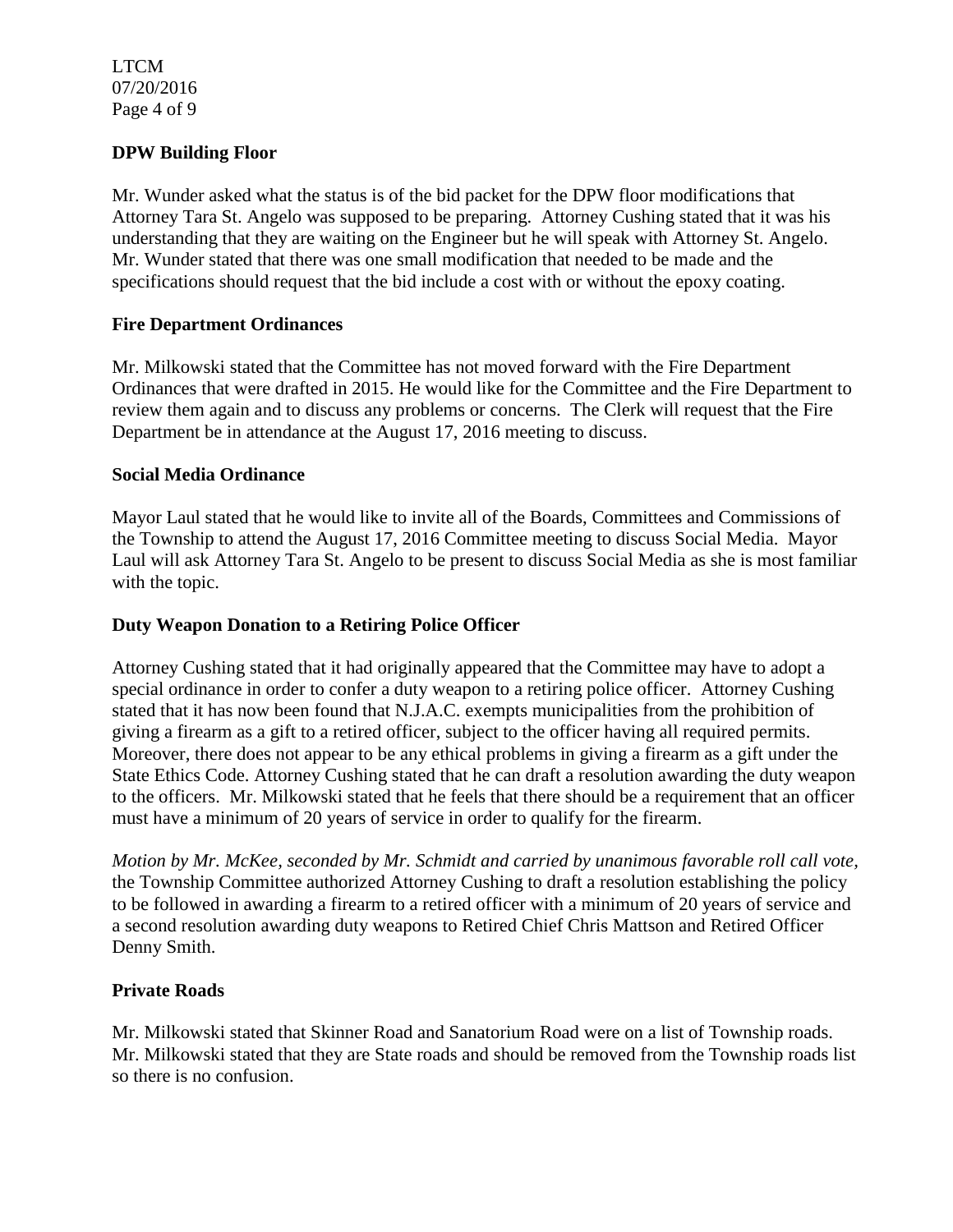LTCM 07/20/2016 Page 5 of 9

### **Mold Issue in Storage room**

Mr. Wunder asked about the status of the mold remediation in the downstairs file room. There has been no movement.

### **LOSAP**

Mr. Wunder asked about the status of LOSAP. Mayor Laul stated that he is in process of reaching out to the prior squad members but they are not responding to him. Mayor Laul stated that he is just left with closing out the dormant accounts which there are not many of.

### **NEW BUSINESS**

### **Mr. Steven Krevsky – 63 Bunnvale Road - Homeowner Hardship**

Mr. Steven Krevsky is requesting approval to place a camper on his property, temporarily, with an electric hookup. Mr. Krevsky is totally disabled and in July of 2010 his home was damaged in a fire. He has been in a legal battle with his insurance company since that time and has medical problems. Mr. Krevsky is asking for consent to live in the camper for 24 months so he can work to get the insurance issues resolved and his home restored. Mr. Krevsky lives in Florida during the winter months.

*Motion by Mr. Wunder, seconded by Mr. Schmidt and carried by unanimous favorable roll call*  vote, the Township Committee approved Mr. Krevsky's request to reside in a camper on his property for **12 months** with a consent renewal required for the additional 12 months if necessary.

### **Social Affair Permit – St John Neumann – December 2, 2016**

*Motion by Mr. Milkowski, seconded by Mr. Schmidt and carried by unanimous favorable roll call*  vote, the Township Committee approved a Social Affair Permit for St. John Neumann for an event to be held on December 2, 2016.

### **Charles Nunn – Retirement**

The DPW Manager sent a letter to the Committee to inform them of employee Charles Nunn's retirement. Mr. Gabriel is requesting to hire two fulltime DPW employees in the near future to fill the vacancies in the department.

Tabled until the CWA Contract has been finalized.

### **Raffle Application – Voorhees Viking Victory Club – Various Dates**

*Motion by Mr. Wunder, seconded by Mr. McKee and carried by unanimous favorable roll call vote,* the Township Committee approved a Raffle Application for Voorhees Viking Victory Club for various events.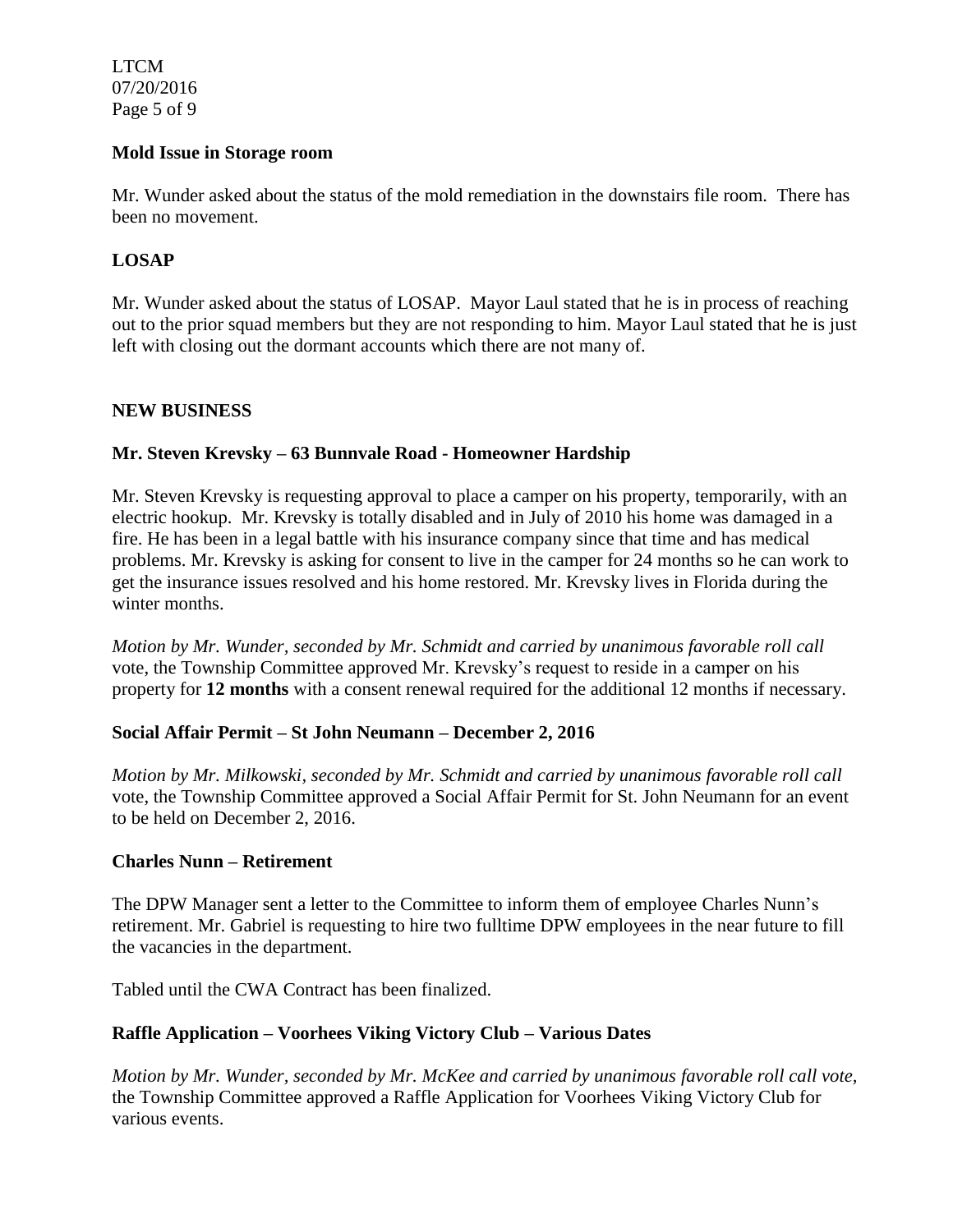LTCM 07/20/2016 Page 6 of 9

### **NJ League of Municipalities Conference**

Mr. Milkowski stated that each year there is the League of Municipalities Conference. He would like to see the Conference made available to the Committeeman Elect each year. Mr. Schmidt stated that in 2015 he registered through the Clerk under the title of Committeeman Elect and the League recognized the position. Mr. Milkowski stated that he would like the guidelines for attending the League reevaluated, such as, the daily conference cost reimbursements and return travel time. The employees should not be paid for Friday morning return trips. The Committee will look into establishing a policy and put it into writing.

## **Veteran Haven**

Mr. Wunder stated that he attempted to contact Veteran's Haven for an update but has not received a reply back.

## **Friends of Memorial Park**

Mr. Wunder stated that the Friends of Memorial Park Committee are looking to refurbish the basketball courts with their own funds but they will also be looking at options to obtain grant money.

## **Food Pantry**

Mr. Wunder stated that he spoke with Ruth from the Food Pantry and all is going well.

### **Attorney Cushing Billing**

Mr. Wunder asked Attorney Cushing why the Township is billed for him to confer with another attorney when he is going to be absent from a meeting. Attorney Cushing stated that he consults with the attorney that will be attending the meeting to be sure that they are up to date on Township matters. Mr. Wunder asked Attorney Cushing to give his comments some consideration.

### **PRESENTATION OF VOUCHERS**

Committee Members provided a description of vouchers exceeding \$1000.00.

*Motion by Mr. Wunder, seconded by Mr. Schmidt and carried by unanimous favorable roll call*  vote, the Township Committee approved the July 20, 2016 bill list in amount of \$244,747.97 plus \$1200.00 for tax bill mailing.

### **CORRESPONDENCE**

- a. Tax Collector's Report for the Month of June
- b. The Mount Amwell Project, Inc. Preserving and Protecting American Heroes Graves
- c. Ss. Peter & Paul R. C. Church 4-Day Pilgrimage Thursday, August 11, 2016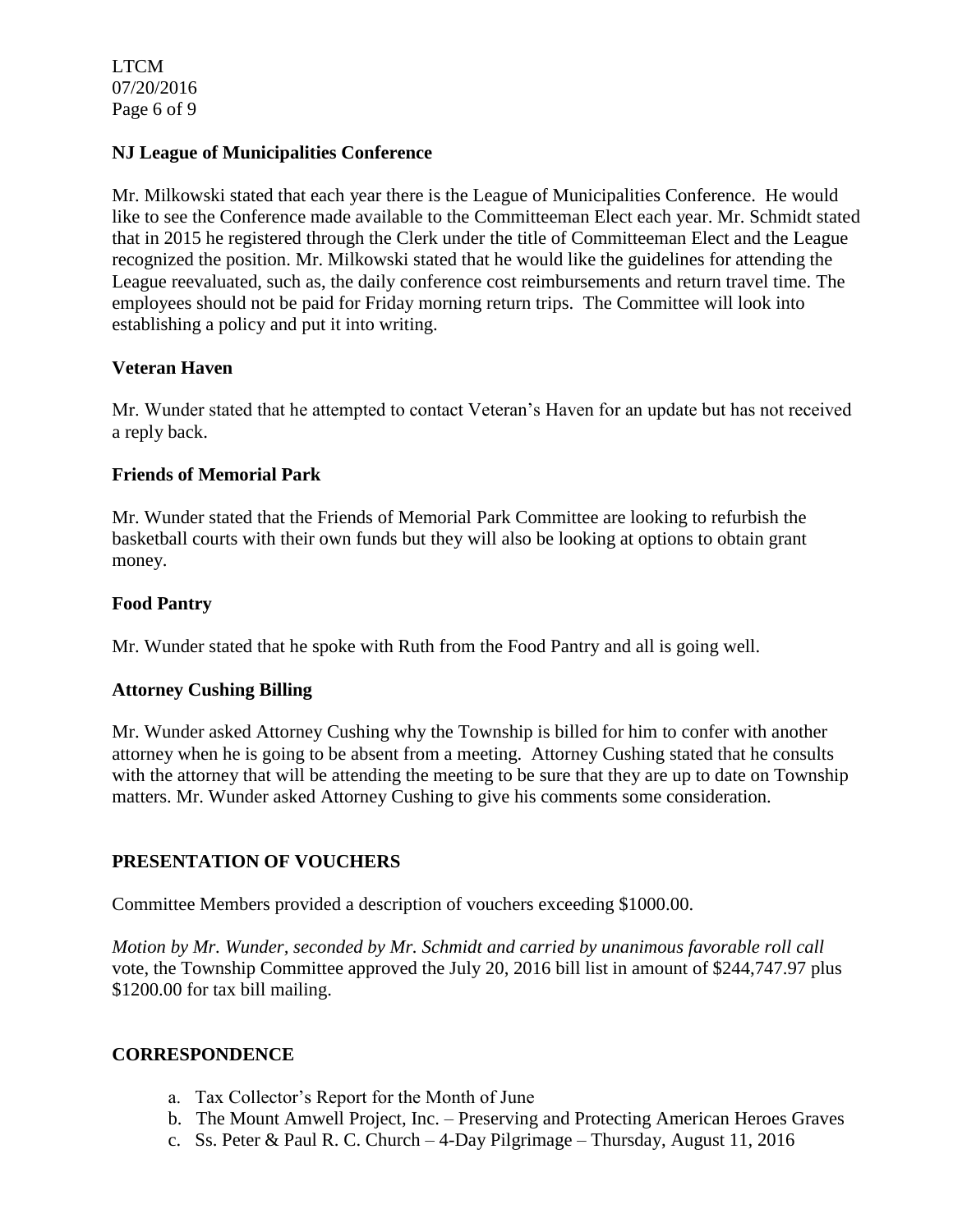- d. Park Committee Meeting Minutes January 2016 May 2016
- e. Library Committee Meeting Minutes June 8, 2016
- f. JoAnn Fascenelli Correspondence Electronic Recycling Event

Mr. Schmidt stated that on Tuesday, July 25, 2016 at 6:00 p.m. the Hunterdon County Engineer's Office will be holding a Public Information meeting at the Lebanon Township Municipal Office. The purpose of the meeting is to inform the public of a future bridge project on County Road 513, the closure of the road and intended detours. Officer in Charge Jack Gale will be at the meeting to obtain information on detours, signage and intended dates as school buses will be a big factor. The project is due to take place during the summer of 2017.

# **PUBLIC COMMENTS**

*Motion by Mr. Wunder, seconded by Mr. Schmidt and carried by unanimous favorable roll call*  vote, the Township Committee opened the public comment portion of the meeting at 8:04 p.m.

Ms. Laurie Hoffman stated that The Mount Amwell Project meeting is being sponsored by the County's 300<sup>th</sup> Committee. They are inviting the Township Committee's because there will be an assemblyman present to encourage local governments to establish laws on preserving cemeteries.

Ms. Hoffman asked if the Park Committee can apply for funds, for maintenance in the Memorial Park, through the County Open Space Funds. Mayor Laul stated that they can; however, it is not as easily approved as the purchase of land. The application can be approved if there is a good plan that the County feels is sustainable. Ms. Hoffman noted her concern with losing the County funds, if they are not applied for.

Ms. Hoffman stated that some of the subcommittees do not meet during the summer months and she is concerned that they will not have time to discuss Social Media amongst themselves prior to meeting with the Committee. Mayor Laul stated that the August 17, 2016 meeting is just the beginning of the Social Media discussions. It will be a way for Attorney St. Angleo to understand how the subcommittees are looking to utilize it. She will then be able to draft an ordinance that will fit the needs of the Township's. Those in attendance can bring the items discussed back to the subcommittees for comments.

Ms. Hoffman stated that Skinner Road was vacated in 1984.

Mr. Gary Milkowski stated that he feels that limiting the closing of the wells to \$6000 could be problematic. If the contractor needs additional funds to complete the project, they will have to wait until the next Committee meeting to receive approval to complete the job. Mr. Gary Milkowski noted that it will probably cost the Township more for the equipment to be returned to the project. Mr. Gary Milkowski suggested authorizing the Mayor or a designee to approve overages.

Mr. Gary Milkowski stated that the DPW garage floor was built the way that it was supposed to be built. It is what the DPW employees wanted but now that they do not want to squeegee the floor the Township needs to pay thousands of dollars to have it redone. The floor should be left the way it is.

*Motion by Mr. Wunder, seconded by Mr. Schmidt and carried by unanimous favorable roll call* vote, the Township Committee closed the public comment portion of the meeting at 8:13 p.m.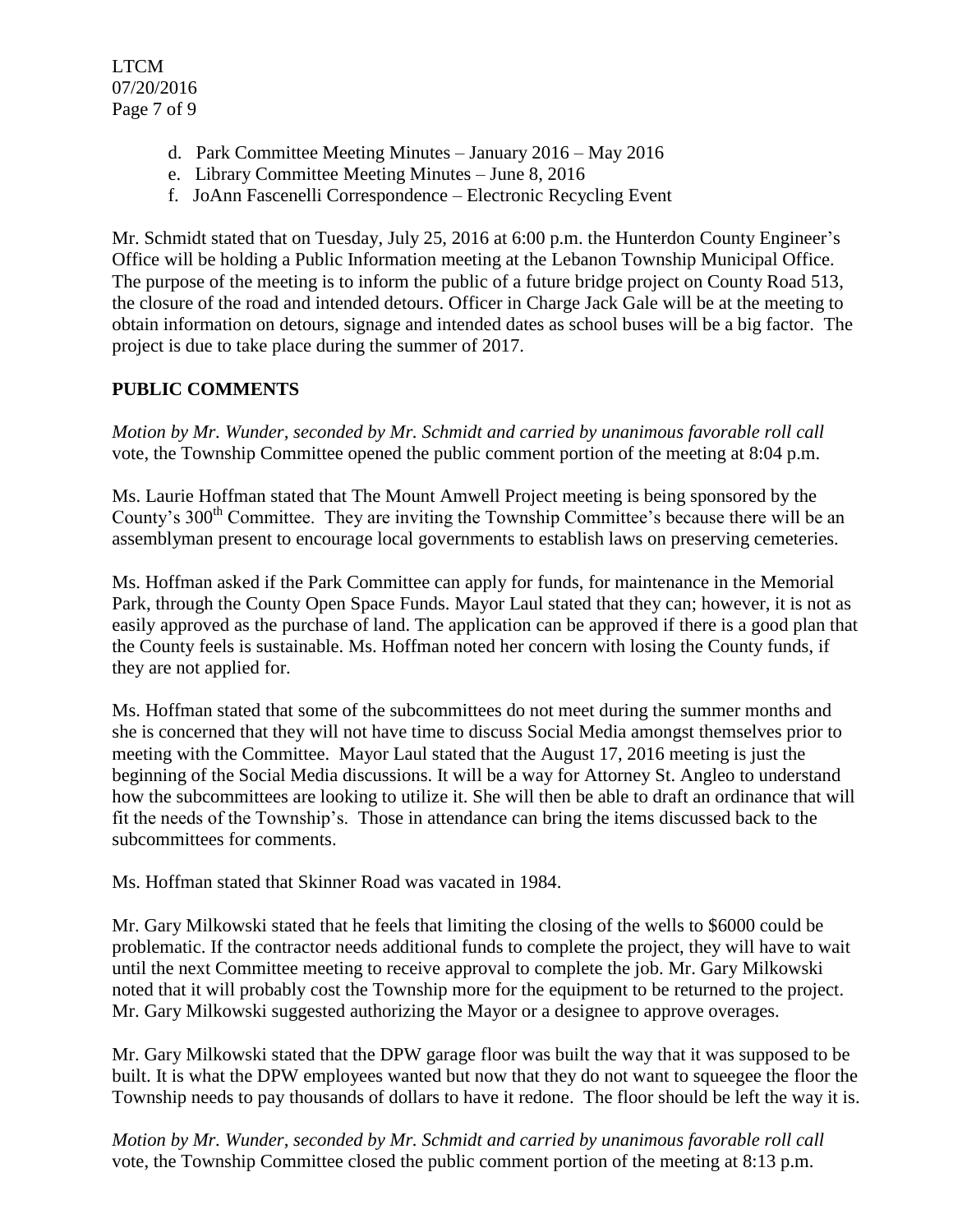LTCM 07/20/2016 Page 8 of 9

#### **Resolution No. 53-2016 –Executive Session**

#### **It is not anticipated that action will be taken when the public meeting is reconvened.**

*Motion by Mr. Milkowski, seconded by Mr. McKee and carried by unanimous favorable roll call*  vote, the Township Committee approved Resolution No. 53-2016 and convened in to executive session at 8:15 p.m.

## **TOWNSHIP OF LEBANON COUNTY OF HUNTERDON STATE OF NEW JERSEY RESOLUTION NO. 53-2016**

#### **RESOLUTION AUTHORIZING EXECUTIVE SESSION**

WHEREAS, the Open Public Meetings Act; *N.J.S.A.* 10:4-6 *et seq*., declares it to be the public policy of the State to insure the right of citizens to have adequate advance notice of and the right to attend meetings of public bodies at which business affecting the public is discussed or acted upon; and

WHEREAS, the Open Public Meetings Act also recognizes exceptions to the right of the public to attend portions of such meetings; and

WHEREAS, the Mayor and Committee find it necessary to conduct an executive session closed to the public as permitted by the *N.J.S.A*. 40:4-12; and

WHEREAS, the Mayor and Committee will reconvene in public session at the conclusion of the executive session;

NOW, THEREFORE, BE IT RESOLVED by the Mayor and Committee of the Township of Lebanon, County of Hunterdon, State of New Jersey that they will conduct an executive session to discuss the following topic(s) as permitted by *N.J.S.A*. 40:4-12:

A matter which Federal Law, State Statute or Rule of Court requires be kept confidential or excluded from discussion in public (Provision relied upon:

\_\_\_\_\_\_\_\_\_\_\_\_\_\_\_\_\_\_\_\_\_\_\_\_\_\_\_\_\_\_\_\_\_\_\_\_\_\_\_\_\_\_\_\_\_\_\_\_\_\_\_\_); A matter where the release of information would impair a right to receive funds from the federal government;

\_\_\_\_\_\_A matter whose disclosure would constitute an unwarranted invasion of individual privacy;  $\overline{X}$   $\overline{X}$   $\overline{X}$  a collective bargaining agreement, or the terms and conditions thereof (Specify contract:; \_\_\_\_\_\_A matter involving the purpose, lease or acquisition of real property with public funds, the

setting of bank rates or investment of public funds where it could adversely affect the public interest if discussion of such matters were disclosed; Real Estate Acquisitions

\_\_\_\_\_\_Tactics and techniques utilized in protecting the safety and property of the public provided that their disclosure could impair such protection;

\_\_\_\_\_\_Investigations of violations or possible violations of the law;

X Pending or anticipated litigation or contract negotiation in which the public body is or may become a party; (The general nature of the litigation or contract negotiations is **CWA Local 1040**. Professional Service Contracts $\underline{X}$ . The public disclosure of such information at this time would have a potentially negative impact on the municipality's position in the litigation or negotiation; therefore this information will be withheld until such time as the matter is concluded or the potential for negative impact no longer exists.)